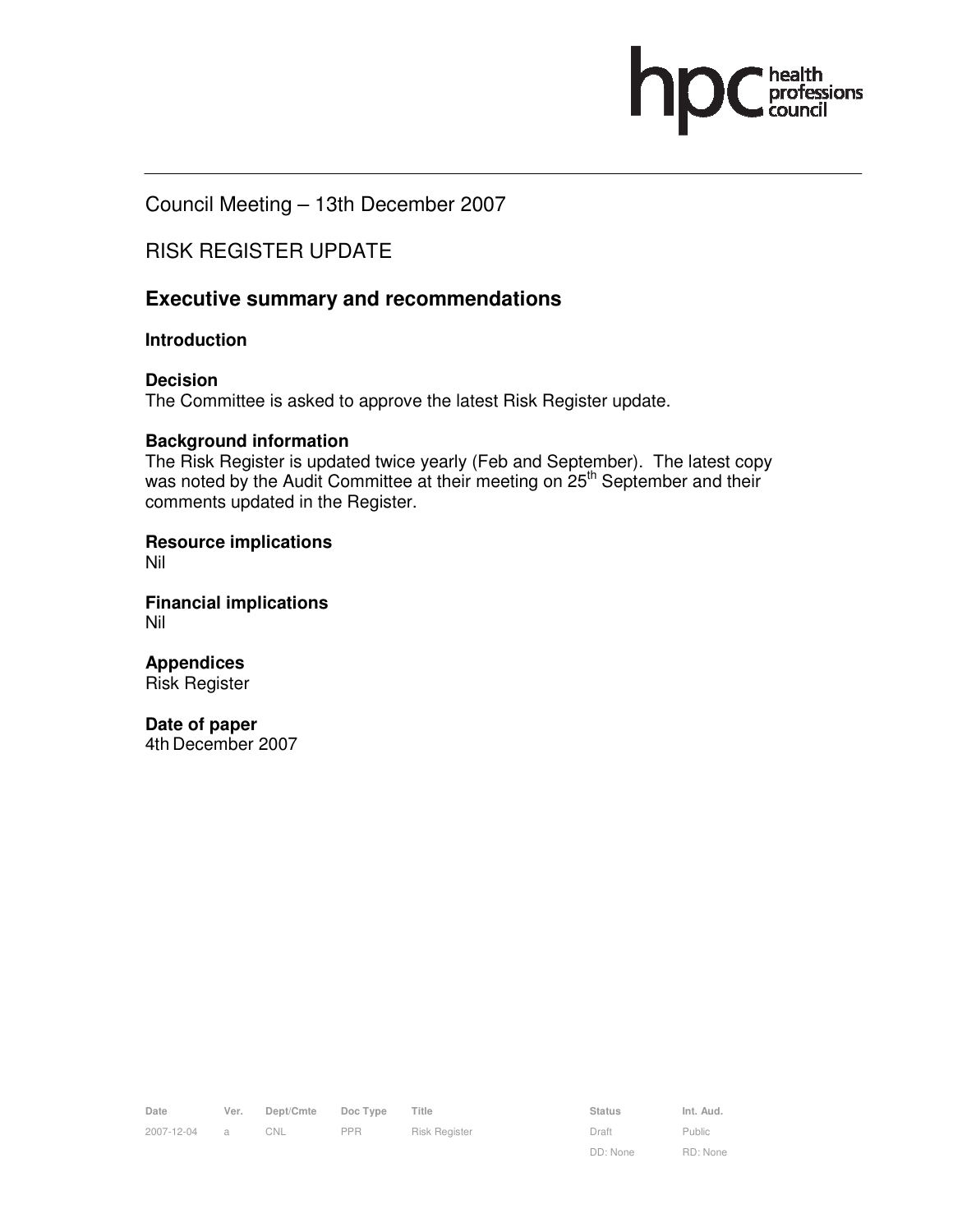# **HPC Risk Register Glossary**

## Category

Risks have been clustered together to aid analysis.

# **Description**

A discrete risk.

# Risk owner

The risk owner is the Council, Committees, President, Chief Executive, Executive Management Team, Director or Manager who is primarily responsible for assessing and managing the risk.

## **Mitigation**

Mitigation is the solution that HPC uses to reduce the risk. Up to three groupings of mitigations have been identified.

# Significant

Risks are classified into three categories:

High  $-$  occurrence would impact HPC's operations and budget substantially= Red

Medium – occurrence would impact HPC's operations and budget significantly= Amber

Low – occurrence would impact HPC operations and budget moderately= Green

# **The risk rating is a net risk rating i.e. an assessment of the gross risk less the mitigations in place to manage it.**

Probability

High – probability is assessed as the likelihood of the risk occurring within three months = Red

Medium  $-$ likely within one year  $=$  Amber

Low – likely after more than one year = Green

|        | Significance Level | Probability/timing  |
|--------|--------------------|---------------------|
| High   | Substantial        | Within three months |
| Medium | Significant        | Within one year     |
| LOW    | Moderate           | Over one year       |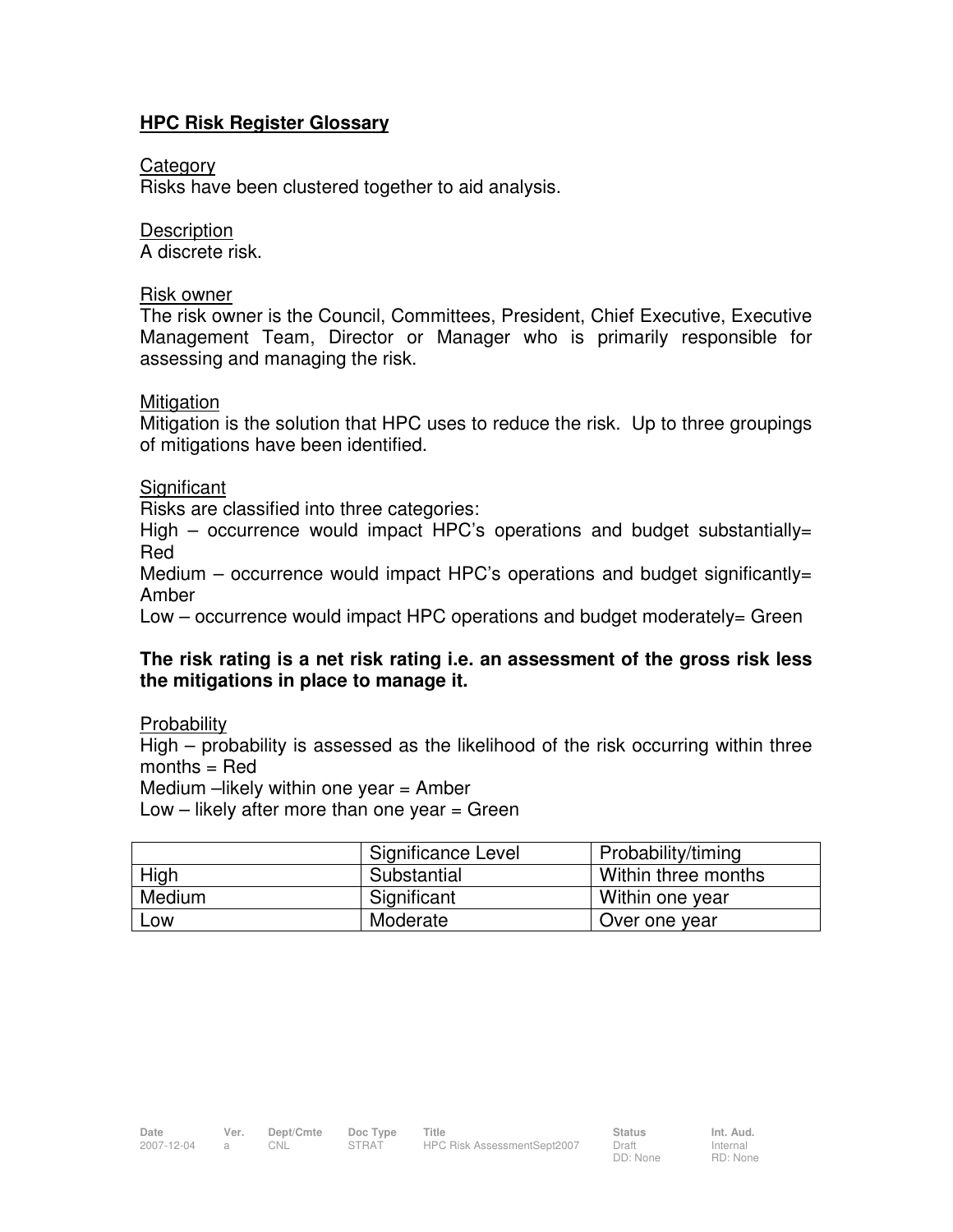|      | <b>Top HPC Risks</b>                                                                                                                                       | RISK ASSESSMENT Sept 2007                                                                              |                                                                                     |                                                                           |                                                                                                                 |                                         |                                        |
|------|------------------------------------------------------------------------------------------------------------------------------------------------------------|--------------------------------------------------------------------------------------------------------|-------------------------------------------------------------------------------------|---------------------------------------------------------------------------|-----------------------------------------------------------------------------------------------------------------|-----------------------------------------|----------------------------------------|
|      | <b>Description</b><br>Tribunal exceptional costs, FTP,                                                                                                     | <b>Risk owner (primary</b><br>person responsible<br>for assessing and<br>managing the<br>ongoing risk) | <b>Mitigation I</b>                                                                 | <b>Mitigation II</b><br>Quality of operational                            | <b>Mitigation III</b><br>Legal Insurance cover<br>for lawyer costs (rather                                      | <b>SIGNIFICANCE</b><br><b>Sept 2007</b> | <b>PROBABILITY</b><br><b>Sept 2007</b> |
| 13.3 | Registrations and CPD Appeals                                                                                                                              | <b>FTP Director</b>                                                                                    | Quality of legal advice                                                             | processes                                                                 | than tribunals) costing<br>between £125k and<br>£250k                                                           | High                                    | High                                   |
| 12.1 | Judicial review of Rules, Standards &<br>Guidance                                                                                                          | <b>Chief Executive</b>                                                                                 | Consultation. Stds determined by<br>PLG's. Agreement by Council.                    | Appropriate legal advice<br>sought                                        |                                                                                                                 | High                                    | Medium                                 |
| 13.6 | Employee/Partner physical assault by<br>Hearing attendees                                                                                                  | <b>FTP Director</b>                                                                                    | Advice sought from the Police                                                       | Adequate facilities security                                              | Periodic use of security<br>contractors and other<br>steps                                                      | Medium                                  | Medium                                 |
| 4.10 | Member recruitment problem (with the<br>requisite skills)                                                                                                  | President                                                                                              | Skills audit. Preparation of a detailed Appointments Commission<br>role description | Use of the Office of Public<br>to advertise and recruit new<br>members    | Use of the Office of<br><b>Public Appointments</b><br>for advice (on<br>recruitment of the<br>requisite skills) | Medium                                  | Medium                                 |
| 7.3  | Inability to manage Education Provider (EP)<br>visits                                                                                                      | Director of<br><b>Operations Education</b><br>Manager                                                  | Adequate resourcing, training and<br>visit scheduling                               | Approvals & Monitoring<br>processes                                       | Temporary staff hire to<br>backfill or clear wk<br>backlogs                                                     | Medium                                  | Medium                                 |
| 13.1 | Legal cost over-runs                                                                                                                                       | FTP Director                                                                                           | Processes and strict arrangements<br>with law firm suppliers                        | Professional Indemnity<br>Insurance                                       | Good process<br>management for<br>arranging hearings                                                            | Medium                                  | Medium                                 |
| 14.3 | Changing/evolving legal advice rendering<br>previous work inappropriate                                                                                    | Policy & Stds Director                                                                                 | Use of well-qualified legal<br>professionals. Regular reviews.                      | Legal advice obtained in<br>writing.                                      | Appropriately<br>experienced and<br>trained members of<br>Policy team and<br>opthers eg HR.                     | Medium                                  | Medium                                 |
| 16.3 | Flexiplan funding liability resulting from new<br>Scheme Specific Funding Standard (SSFS)<br>and insufficient Pensions Capital to meet<br>fund obligations | <b>Finance Director</b>                                                                                | Monitoring of Actuarial valuation<br>reports on the Pension scheme                  | Use of specialist pensions<br>legal and actuarial<br>expertise for advice |                                                                                                                 | Medium                                  | Medium                                 |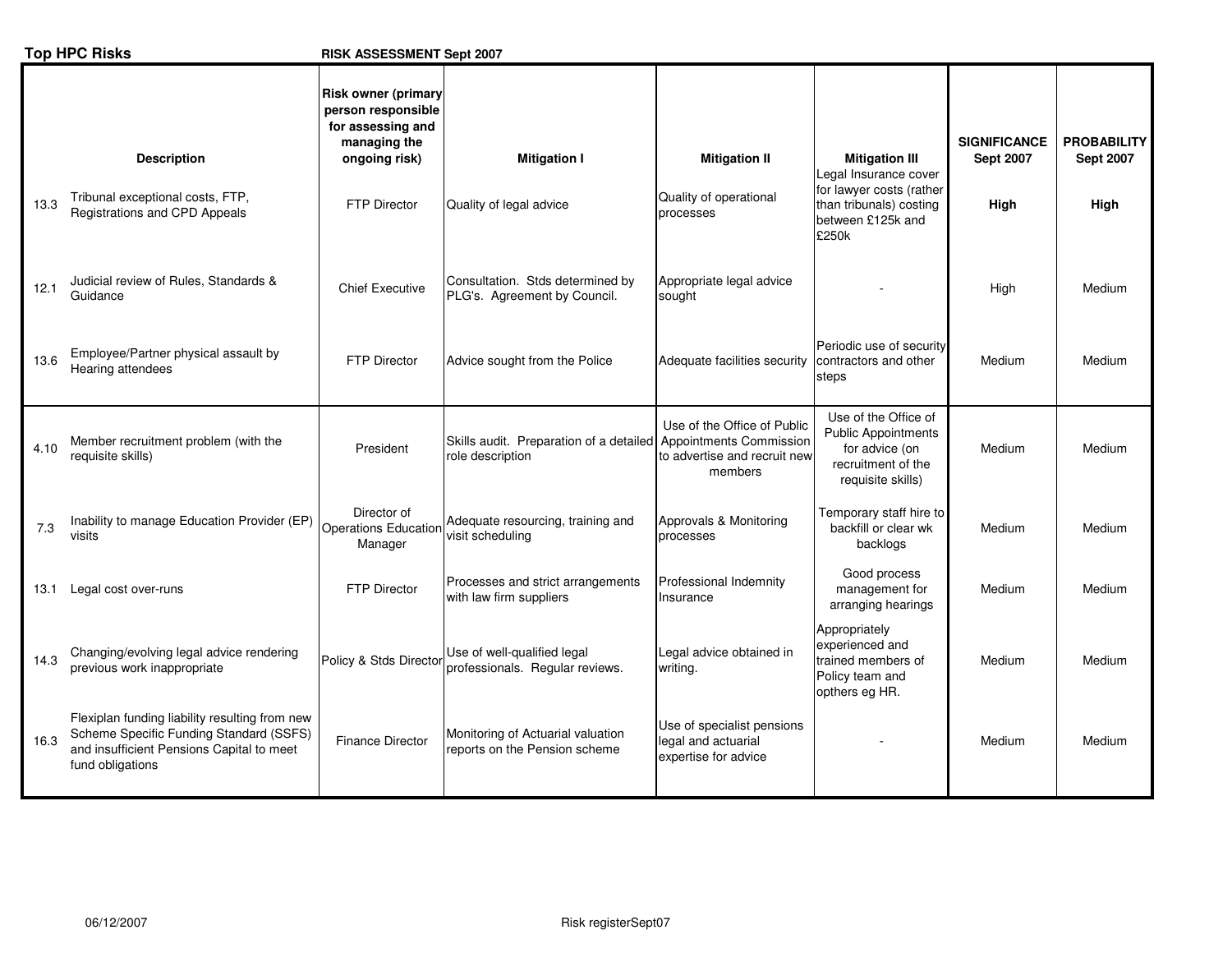### **RISK ASSESSMENT Sept 2007**

|                |                         |     |                                                                                   | <b>Risk owner (primary</b><br>person responsible<br>for assessing and |                                                                                                  |                                                                                     |                                                                                                   |                                         |                                        |                                         |
|----------------|-------------------------|-----|-----------------------------------------------------------------------------------|-----------------------------------------------------------------------|--------------------------------------------------------------------------------------------------|-------------------------------------------------------------------------------------|---------------------------------------------------------------------------------------------------|-----------------------------------------|----------------------------------------|-----------------------------------------|
| Ref            | Category                |     | <b>Description</b>                                                                | managing the<br>ongoing risk)                                         | <b>Mitigation I</b>                                                                              | <b>Mitigation II</b>                                                                | <b>Mitigation III</b>                                                                             | <b>SIGNIFICANCE</b><br><b>Sept 2007</b> | <b>PROBABILITY</b><br><b>Sept 2007</b> | <b>SIGNIFICANCE</b><br><b>June 2007</b> |
| $\mathbf{1}$   | <b>Strategic</b>        |     | 1.1 HPC fails to deliver OIC<br>Links to 7.1-7.5, 8.1-8.3, 10.4, 10.5, 11.4,      | Council                                                               | Delivery of HPC Strategy                                                                         | Publication of Privy Council Annual Report                                          |                                                                                                   | High                                    | Low                                    | High                                    |
|                |                         | 1.2 | 15.9<br>Unexpected change in UK legislation<br>Links to 2.2, 15.15                | <b>Chief Executive</b>                                                | Relationship with Government depts                                                               | Lobbying                                                                            |                                                                                                   | Medium                                  | Low                                    | Medium                                  |
|                |                         | 1.3 | Incompatible OIC and EU legislation                                               | <b>Chief Executive</b>                                                | Monitoring of EU                                                                                 | EU lobbying                                                                         |                                                                                                   | Low                                     | Medium                                 | Low                                     |
|                |                         | 1.4 | <b>CHRE</b> conflict                                                              | <b>Chief Executive</b>                                                | President on CHRE Council                                                                        | Communications                                                                      |                                                                                                   | Low                                     | Low                                    | Low                                     |
| $\overline{2}$ | Operations              | 2.1 | Inability to occupy premises or use interior<br>equipment                         | Facilities Mger &<br>Director of IT                                   | Invoke Disaster recovery plan                                                                    | Commercial Combined insurance cover (fire,<br>contents, terrorism etc)              |                                                                                                   | Low                                     | Low                                    | Low                                     |
|                |                         |     | 2.2 Rapid increase in registrant numbers                                          | Chief Executive and<br>Director of Operations                         | Scaleable IT systems/registration                                                                | 22-26 Stannary St fit out.                                                          | Manage the rate at which New<br>Professions are regulated                                         | Low                                     | Low                                    | Low                                     |
|                |                         |     | Links to 1.2                                                                      |                                                                       |                                                                                                  |                                                                                     |                                                                                                   |                                         |                                        |                                         |
|                |                         | 2.3 | Unacceptable service standards                                                    | Director of Operations                                                | ISO 9001 Registration, Process maps, well<br>documented procedures & BSI audits                  | Hire temporary staff to clear service backlogs                                      | Market Research surveys to<br>prioritise service offerings                                        | Low                                     | Low                                    | Low                                     |
|                |                         | 2.4 | Links to 9.1, 10.4<br>Postal or telephone disruption                              | Director of Comms &<br><b>Facilities Mger</b>                         | Website, newsletter & messages                                                                   | Invoke Disaster recovery plan                                                       | Collection of >80% income<br>fees by DD                                                           | Low                                     | Low                                    | Low                                     |
|                |                         | 2.5 | Public transport disruption                                                       | Facilities Mger &<br>Director of IT                                   | Invoke Disaster recovery plan                                                                    |                                                                                     |                                                                                                   | Low                                     | Low                                    | Low                                     |
|                |                         |     |                                                                                   |                                                                       |                                                                                                  |                                                                                     |                                                                                                   |                                         |                                        |                                         |
|                |                         | 2.6 | Inability to accommodate HPC employees<br>Links to 5.2                            | <b>Facilities Mger</b>                                                | Temporary premises rented                                                                        | 22-26 Stannary St fit out.                                                          | Ongoing Space planning                                                                            | Medium                                  | Low                                    | Medium                                  |
| 3              | Communications          | 3.1 | Failure to inform public Article 3 (13)                                           | Director of Comms                                                     | Delivery of communications strategy                                                              | AGM, Biennial awareness survey                                                      |                                                                                                   | Low                                     | Low                                    | Low                                     |
|                |                         | 3.2 | Loss of support from the professional<br>bodies                                   | Director of Comms                                                     | Delivery of HPC Strategy                                                                         | Delivery of communications strategy                                                 | Regular Listening Events held                                                                     | Low                                     | Low                                    | Low                                     |
|                |                         | 3.3 | Inability to inform stakeholders following<br>crisis                              | Director of Comms                                                     | Invoke Disaster recovery plan                                                                    | Mailing address details kept as current as<br>possible in LISA                      |                                                                                                   | Low                                     | Low                                    | Low                                     |
| 4              | Corporate<br>Governance |     | 4.1 Council inability to make decisions<br>Links to 4.4                           | Secretary to Council                                                  | Regular meetings, agendas and decision<br>processes in place                                     | Well researched and drafted decision papers at Attendance by external<br>meetings   | professionals as required                                                                         | Low                                     | Low                                    | Low                                     |
|                |                         | 4.2 | Council members conflict of interest                                              | President                                                             | Disclosure of members' interests to the<br>Secretariat                                           | Disclosure of conflict of interest in the Annual<br>Report & on the HPC website     |                                                                                                   | Low                                     | Low                                    | Low                                     |
|                |                         | 4.3 | Poor decision-making eg conflicting advice<br>or conflicting advice and decisions | President                                                             | Well-researched & drafted decision papers,<br>Council member Inductions, training & Away<br>Days | President's involvement in the appointments<br>process for lay members              | Attendance by external<br>professionals, as required.                                             | Low                                     | Low                                    | Low                                     |
|                |                         | 4.4 | Failure to meet Council/Committee<br>quorums                                      | Secretary to Council                                                  | Clear communication of expectations of<br>Councillors duties upfront                             | Adequate processes notifying Council &<br>Committee members of forthcoming meetings | Decisions can be ratified at the<br>next meeting or if urgent but not<br>controversial, by email. | Low                                     | Low                                    | Low                                     |
|                |                         |     | Links to 4.1                                                                      |                                                                       | President's annual appraisal of Council                                                          |                                                                                     | Removal under Sch 1, Para                                                                         |                                         |                                        |                                         |
|                |                         | 4.5 | Members' poor performance                                                         | President                                                             | members                                                                                          | Training & support at Away Days and Inductions                                      | 9(1)(f) of the HPO 2001                                                                           | Low                                     | Low                                    | Low                                     |
|                |                         | 4.6 | Poor performance by the President                                                 | Council                                                               | <b>Standing Orders</b>                                                                           | Power to remove the President under Sch 1,<br>Article 12(1) C of the HPO 2001       |                                                                                                   | Low                                     | Low                                    | Low                                     |
|                |                         | 4.7 | Poor performance by Chief Executive                                               | President                                                             | Performance reviews and regular "one to<br>ones" with the President                              | Contract of Employment                                                              |                                                                                                   | Low                                     | Low                                    | Low                                     |
|                |                         | 4.8 | Improper financial incentives offered to<br>Council members/employees             | <b>President and Chief</b><br>Executive                               | Gifts policy                                                                                     | Council member code of conduct                                                      |                                                                                                   | Low                                     | Low                                    | Low                                     |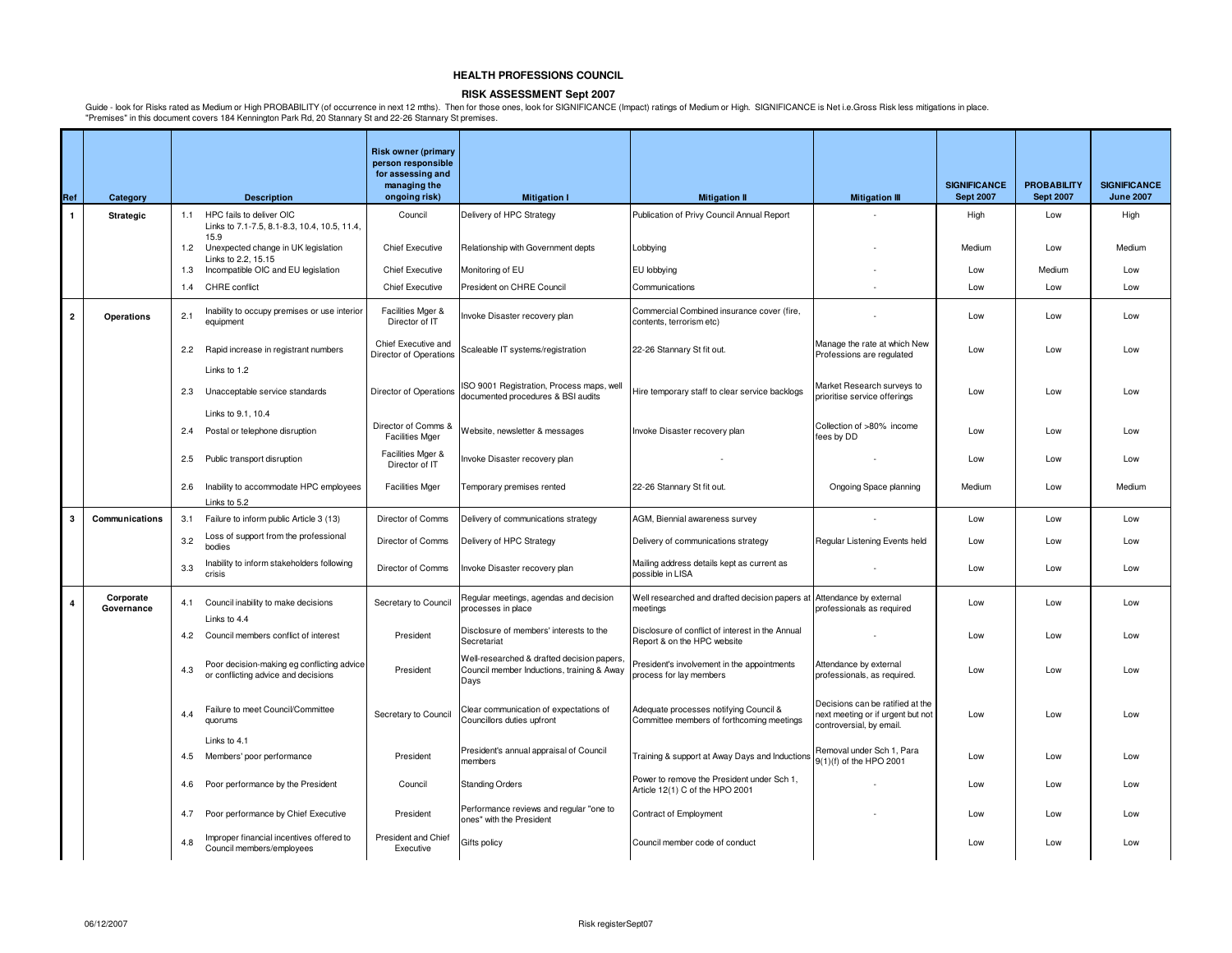### **RISK ASSESSMENT Sept 2007**

|                |                                            |      |                                                                                                  | <b>Risk owner (primary</b><br>person responsible                                |                                                                        |                                                                                                |                                                                                                          |                                         |                                        |                                         |
|----------------|--------------------------------------------|------|--------------------------------------------------------------------------------------------------|---------------------------------------------------------------------------------|------------------------------------------------------------------------|------------------------------------------------------------------------------------------------|----------------------------------------------------------------------------------------------------------|-----------------------------------------|----------------------------------------|-----------------------------------------|
| Ref            | Category                                   |      | <b>Description</b>                                                                               | for assessing and<br>managing the<br>ongoing risk)                              | <b>Mitigation I</b>                                                    | <b>Mitigation II</b>                                                                           | <b>Mitigation III</b>                                                                                    | <b>SIGNIFICANCE</b><br><b>Sept 2007</b> | <b>PROBABILITY</b><br><b>Sept 2007</b> | <b>SIGNIFICANCE</b><br><b>June 2007</b> |
|                |                                            |      | 4.9 Health & Safety of Council members                                                           | Secretary to Council                                                            | Personal Injury and Travel insurance                                   | Restricted access to the building site (22/26                                                  | Road safety policy (for vehicle                                                                          | Low                                     | Low                                    | Low                                     |
|                |                                            |      | Links to 6.3, 11.5                                                                               |                                                                                 |                                                                        | Stannary St)                                                                                   | drivers) with training to follow                                                                         |                                         |                                        |                                         |
|                |                                            | 4.10 | Member recruitment problem (with the<br>requisite skills)                                        | President                                                                       | Skills audit. Preparation of a detailed role<br>description            | Use of the Office of Public Appointments<br>Commission to advertise and recruit new<br>members | Use of the Office of Public<br>Appointments for advice (on<br>recruitment of the requisite<br>skills)    | Medium                                  | Medium                                 | Medium                                  |
|                |                                            |      | Links to 6.1, 11.3                                                                               |                                                                                 |                                                                        | Clear and comprehensive policies posted on                                                     |                                                                                                          |                                         |                                        |                                         |
|                |                                            |      | 4.11 Expense claim abuse by members                                                              | Secretary to Council                                                            | Members Code of Conduct (public office)                                | the Council member Extranet and made clear<br>during induction                                 | Budget holder review and<br>authorisation procedures                                                     | High                                    | Low                                    | High                                    |
| 5              | $\mathbf{r}$                               |      | 5.1 Software Virus damage                                                                        | Director of IT                                                                  | Firewalls and anti-virus SW checks run                                 | Adherence to IT policy, procedures and training                                                | Regular externally run security<br>tests and probes                                                      | Low                                     | Low                                    | Low                                     |
|                |                                            |      | Links to 2.3, 10.2<br>5.2 Technology obsolescence, (HW or SW)                                    | Director of IT                                                                  | Open system IT strategy                                                | Good design to "future-proof" user<br>requirements                                             | LISA Upgrade and replacement<br>plan                                                                     | Medium                                  | Low                                    | Medium                                  |
|                |                                            |      | Links to 2.6, 10.2<br>5.3 IT fraud or error                                                      | Director of IT                                                                  | Adequate access control procedures<br>maintained. System audit trails. | Regular, automatic password changes.<br>External reviews. Daily backups.                       | Computer insurance (against<br>hacking)                                                                  | Medium                                  | Low                                    | Medium                                  |
|                |                                            |      | Links to 10.2                                                                                    |                                                                                 |                                                                        |                                                                                                |                                                                                                          |                                         |                                        |                                         |
| 6              | <b>Partners</b>                            | 6.1  | Inability to recruit and/or retain suitable<br>Partners<br>Links to 4.10, 11.3                   | Partner Manager                                                                 | Sound recruitment strategy. Training                                   | HR Strategy: Appropriate compensation<br>package in place.                                     |                                                                                                          | Low                                     | Low                                    | Low                                     |
|                |                                            | 6.2  | Incorrect interpretation of law and/or SI's<br>resulting in CHRE review                          | Director of FTP &<br>Director of Operations Training<br>(Visitors)              |                                                                        | Legal Assessors advice availability                                                            |                                                                                                          | Low                                     | Low                                    | Low                                     |
|                |                                            | 6.3  | Health & Safety of Partners                                                                      | Partner Manager                                                                 | Personal Injury and Travel insurance.<br>Liability Insurance           | Road Safety policy (for vehicle drivers) with<br>training to follow                            | Restricted access to the<br>building site (22/26 Stannary St)                                            | Low                                     | Low                                    | Low                                     |
|                |                                            |      | Links to 4.9, 11.5                                                                               |                                                                                 |                                                                        |                                                                                                |                                                                                                          |                                         |                                        |                                         |
| $\overline{7}$ | Approvals &<br><b>Monitoring &amp; CPD</b> | 7.1  | Non-detection of low education providers<br>standards                                            | Director of Operations<br><b>Education Manager</b>                              | Approvals & Monitoring processes                                       |                                                                                                |                                                                                                          | Medium                                  | Low                                    | Medium                                  |
|                |                                            |      | Links to 1.1                                                                                     |                                                                                 |                                                                        |                                                                                                |                                                                                                          |                                         |                                        |                                         |
|                |                                            | 7.2  | Education providers refusing visits or not<br>submiting data                                     | Director of Operations<br><b>Education Manager</b>                              | Legal powers (HPO 2001)                                                |                                                                                                |                                                                                                          | Medium                                  | Low                                    | Medium                                  |
|                |                                            | 7.3  | Links to 1.1<br>Inability to manage Education Provider<br>(EP) visits                            | Director of Operations<br><b>Education Manager</b>                              | Adequate resourcing, training and visit<br>scheduling                  | Approvals & Monitoring processes                                                               | Temporary staff hire to backfill<br>or clear wk backlogs                                                 | Medium                                  | Medium                                 | Medium                                  |
|                |                                            |      | Links to 1.1                                                                                     |                                                                                 |                                                                        | Partnerships with Visitors and professional                                                    |                                                                                                          |                                         |                                        |                                         |
|                |                                            | 7.4  | Loss of support from EP                                                                          | <b>Chief Executive</b>                                                          | Delivery of Education strategy                                         | groups.                                                                                        |                                                                                                          | Low                                     | Low                                    | Low                                     |
|                |                                            | 7.5  | Links to 1.1<br>CPD processes not operational by July<br>2008<br>Links to 1.1                    | Director of Operations Annual Business Plan                                     |                                                                        |                                                                                                |                                                                                                          | Low                                     | Low                                    | Low                                     |
| 8              | Project<br>Management                      | 8.1  | CPD processes not operational by July<br>2008                                                    | <b>Director of Operations</b><br>Project Manager<br><b>Registration Manager</b> | Annual Business Plan                                                   | Project progress monitored by EMT                                                              | Apply HPC's project<br>management methodology                                                            | Medium                                  | Low                                    | Medium                                  |
|                |                                            | 8.2  | Links to 1.1, 15.3<br>Fee change processes not operational by<br>June 2009<br>Links to 1.1, 15.3 | Director of Operations<br>and Director of Finance                               | Project progress monitored by EMT                                      | Apply HPC's project management methodology                                                     | Maintain regular informal<br>contact with Privy Council staff<br>throughout all stages of the<br>project | High                                    | Low                                    | High                                    |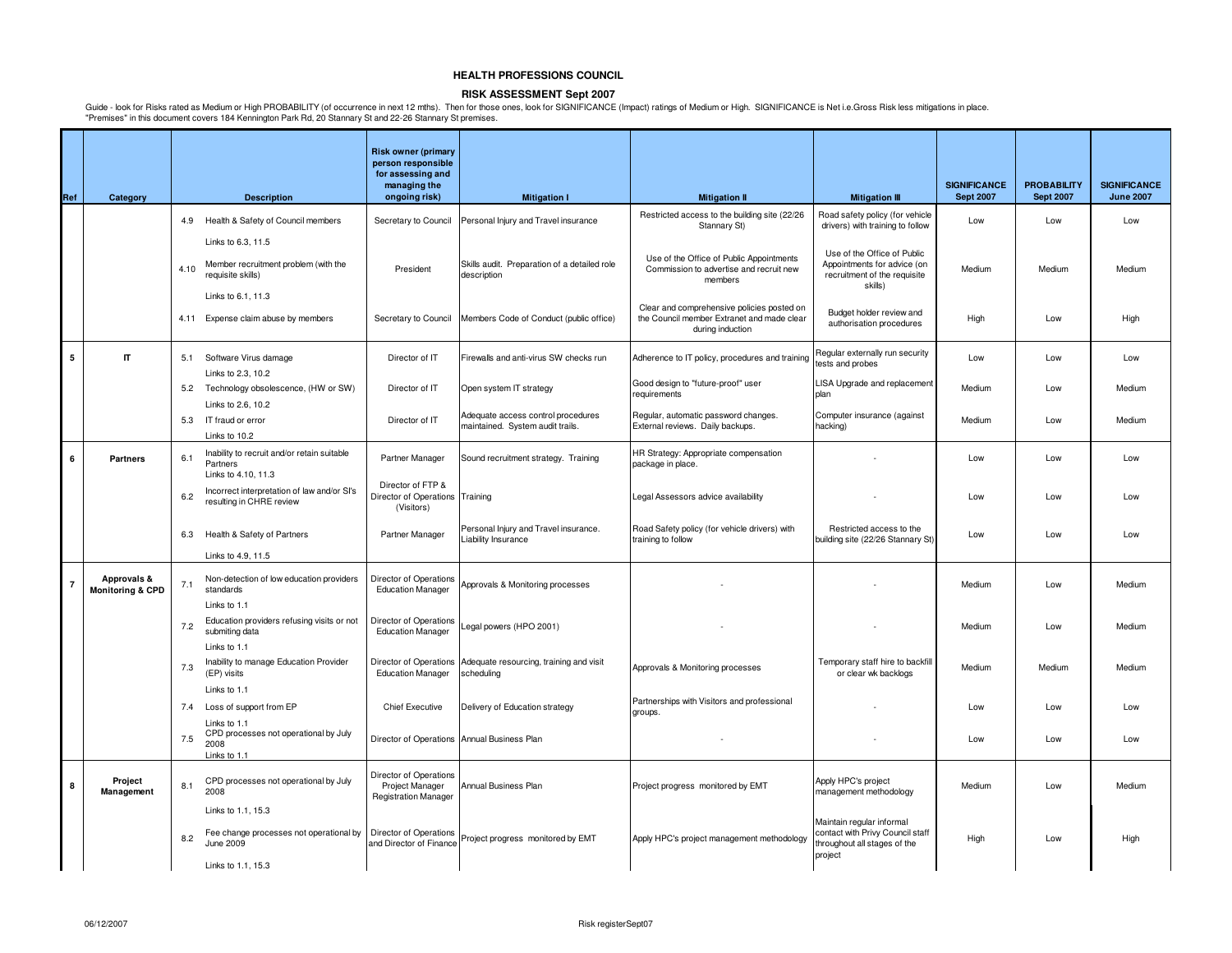### **RISK ASSESSMENT Sept 2007**

Guide - look for Risks rated as Medium or High PROBABILITY (of occurrence in next 12 mths). Then for those ones, look for SIGNIFICANCE (Impact) ratings of Medium or High. SIGNIFICANCE is Net i.e.Gross Risk less mitigations

|     |                       |      |                                                                                                                                                          | <b>Risk owner (primary</b><br>person responsible<br>for assessing and<br>managing the                         |                                                                                                                       |                                                                                                                                                          |                                                                                                                               | <b>SIGNIFICANCE</b> | <b>PROBABILITY</b> | <b>SIGNIFICANCE</b> |
|-----|-----------------------|------|----------------------------------------------------------------------------------------------------------------------------------------------------------|---------------------------------------------------------------------------------------------------------------|-----------------------------------------------------------------------------------------------------------------------|----------------------------------------------------------------------------------------------------------------------------------------------------------|-------------------------------------------------------------------------------------------------------------------------------|---------------------|--------------------|---------------------|
| Ref | Category              |      | <b>Description</b>                                                                                                                                       | ongoing risk)                                                                                                 | <b>Mitigation I</b>                                                                                                   | <b>Mitigation II</b>                                                                                                                                     | <b>Mitigation III</b>                                                                                                         | <b>Sept 2007</b>    | <b>Sept 2007</b>   | <b>June 2007</b>    |
|     |                       | 8.3  | Professional Qualification Directives<br>processes not operational by October<br>2007                                                                    | Director of Operations<br><b>Project Manager</b><br><b>Registration Manager</b>                               | Project progress monitored by EMT                                                                                     | Apply HPC's project management methodology                                                                                                               | Liaison with Dept of Health<br>awyers                                                                                         | Medium              | Low                | Medium              |
|     |                       | 8.4  | Links to 1.1, 15.3<br>Failure to regulate a new profession or a<br>post-registration qualification as stipulated<br>by legislation<br>Links to 1.1, 15.3 | Director of Operations<br>Project Manager<br><b>Registration Manager</b><br>Director of Policy &<br>Standards | Project progress monitored by EMT                                                                                     | Apply HPC's project management methodology                                                                                                               | Maintain regular informal<br>contact with Privy Council staff<br>throughout all stages of the<br>project                      | Medium              | Low                | Medium              |
|     |                       | 8.5  | Legal challenge to equality and diversity<br>scheme                                                                                                      | Equality and diversity<br>project lead                                                                        | Appropriate legal and professional advice<br>sought in scheme development                                             | Consultation with external organisations                                                                                                                 | Oversight by project team and<br><b>EMT</b>                                                                                   | Low                 | Low                | Low                 |
|     |                       | 8.6  | HPC added to organisations which are<br>legally required to publish a scheme but no<br>scheme is published                                               | Equality and diversity<br>project lead                                                                        | Equaltiy and diversity project plan                                                                                   | Scheme publication by December 2007                                                                                                                      |                                                                                                                               | Low                 | Low                | Low                 |
| 9   | Quality<br>Management |      | 9.1 Loss of ISO 9000 Certification<br>Links to 2.3, 10.3                                                                                                 | Director of Operations<br>Quality Manager                                                                     | Regular & internal audits                                                                                             | QMS standards applied across HPC                                                                                                                         | Management buy - in                                                                                                           | Low                 | Low                | Low                 |
| 10  | Registration          |      | 10.1 Customer service failures                                                                                                                           |                                                                                                               | Director of Operations Accurate Manning level forecasts                                                               | Adequate manpower resourcing & training                                                                                                                  | Supporting automation<br>infrastructure eg call centre<br>systems, LISA system<br>enhancements, registration re-<br>structure | Low                 | Low                | Low                 |
|     |                       |      | Links to 11.1.11.2<br>10.2 LISA Registration system failure<br>Links to 5.1-5.3                                                                          | Director of Operations<br>and Director of IT                                                                  | IT strategy                                                                                                           | Adequate IT Maintenance & Development<br>spending                                                                                                        | Disaster recovery tests                                                                                                       | Low                 | Low                | Low                 |
|     |                       |      | 10.3 Inability to detect fraudulent applications<br>Links to 9.1                                                                                         |                                                                                                               | Director of Operations Financial audits, System audit trails                                                          | Policy and procedures supported by interal<br>quality audits & speciualised external Risk<br>Management guidance                                         | Regular, automatic password<br>changes                                                                                        | Medium              | Low                | Medium              |
|     |                       |      | 10.4 Backlogs of registration and GP applns                                                                                                              | Director of Operations                                                                                        | Adequate staffing levels to clear backlogs,<br>based on accurate demand-forecasting                                   | Process streamlining                                                                                                                                     |                                                                                                                               | Low                 | Low                | Low                 |
|     |                       | 10.5 | Links to 1.1, 2.3<br>Failure to meet the Registration Dept<br>merger project timetable<br>Links to 1.1                                                   | Director of Operations                                                                                        | Detailed Project Plan/Training Plan and<br>regular progress reviews (EMT)                                             | Close teamwork with IT and Space planning<br>teams (allied projects)                                                                                     | HR advice around re-<br>organisation                                                                                          | High                | Low                | High                |
| 11  | <b>HR</b>             | 11.1 | Loss of key HPC employees (person<br>cover risk)                                                                                                         | President, Chief<br><b>Executive and EMT</b>                                                                  | Committee chairmen cover for President<br>loss, President and EMT cover for CE loss<br>until interim appointment made | Cross training (partial or full) and process<br>documentation                                                                                            | CE Succession plan held by HR<br>Director. Succession planning<br>generally.                                                  | Medium              | Low                | Medium              |
|     |                       |      | 11.2 High turnover of employees                                                                                                                          | <b>HR</b> Director                                                                                            | Remuneration and HR strategy                                                                                          | Regular performance reviews                                                                                                                              | Exit interview analysis                                                                                                       | Low                 | Low                | Low                 |
|     |                       |      | Links to 11.3<br>11.3 Inability to recruit suitable employees                                                                                            | <b>HR Director</b>                                                                                            | HR dept                                                                                                               | HR Strategy and adequate resourcing of the Careful specification of recruitment adverts and Hire skilled temporary staff in<br>interview panel selection | the interim                                                                                                                   | Low                 | Medium             | Low                 |
|     |                       | 11.4 | Links to 4.10, 6.1, 11.2, 11.8<br>Lack of technical and managerial skills to<br>delivery the strategy<br>Links to 1.1                                    | <b>Chief Executive</b>                                                                                        | HR strategy and goals and objectives (buy in<br>the skills v staff upskilling on the job v<br>training)               | Training needs analysis & training delivery.                                                                                                             | Some projects or work<br>initiatives delayed or<br>outsourced                                                                 | Low                 | Medium             | Low                 |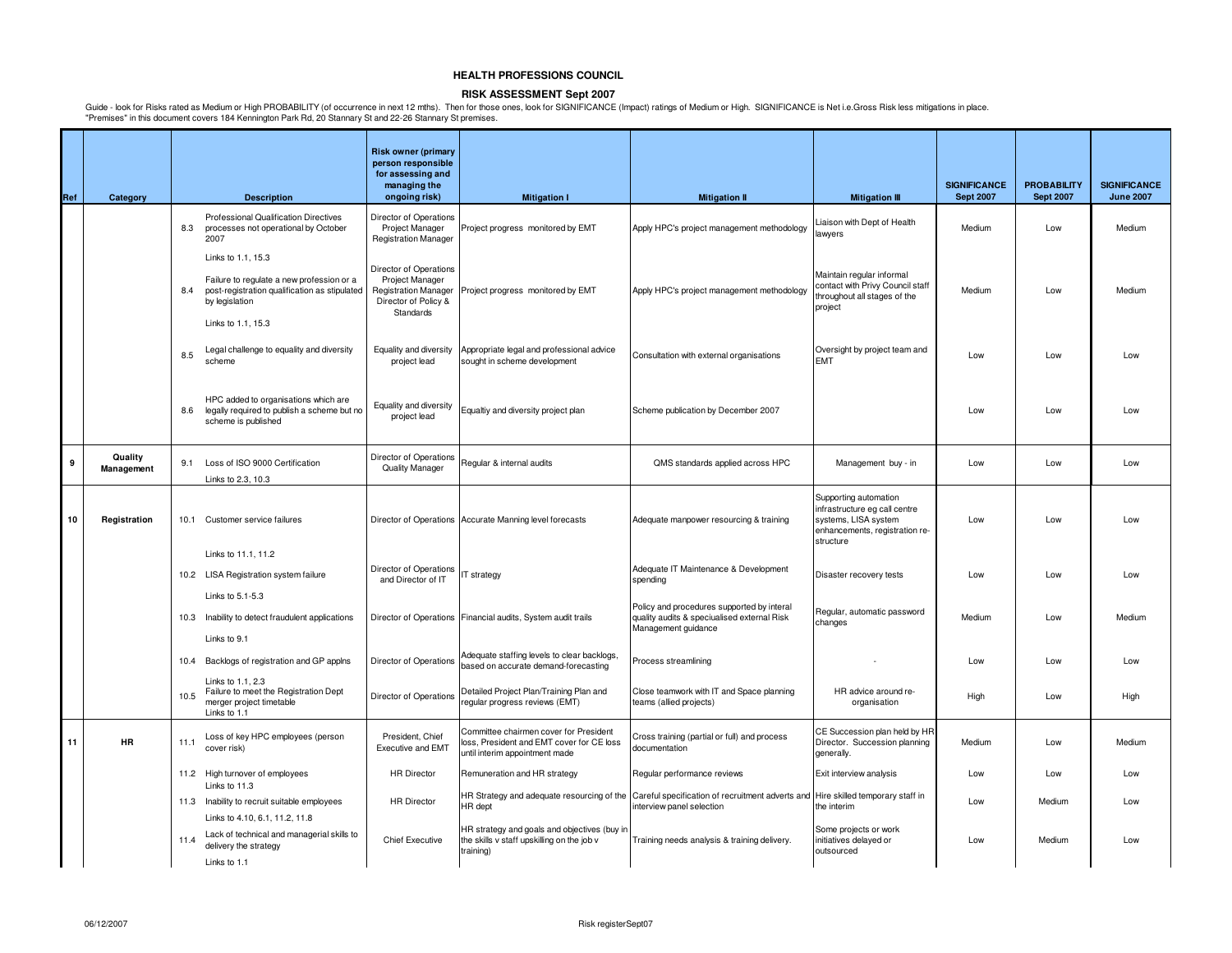### **RISK ASSESSMENT Sept 2007**

|     |                               |      |                                                                                                                               | <b>Risk owner (primary</b><br>person responsible<br>for assessing and<br>managing the |                                                                                                                   |                                                                                                                           |                                                                                                         | <b>SIGNIFICANCE</b> | <b>PROBABILITY</b> | <b>SIGNIFICANCE</b> |
|-----|-------------------------------|------|-------------------------------------------------------------------------------------------------------------------------------|---------------------------------------------------------------------------------------|-------------------------------------------------------------------------------------------------------------------|---------------------------------------------------------------------------------------------------------------------------|---------------------------------------------------------------------------------------------------------|---------------------|--------------------|---------------------|
| Ref | Category                      |      | <b>Description</b>                                                                                                            | ongoing risk)                                                                         | <b>Mitigation I</b>                                                                                               | <b>Mitigation II</b>                                                                                                      | <b>Mitigation III</b>                                                                                   | <b>Sept 2007</b>    | <b>Sept 2007</b>   | <b>June 2007</b>    |
|     |                               |      | 11.5 Health & Safety of employees                                                                                             | <b>HR Director &amp; Facilities</b><br>Mger                                           | Health & Safety Training, policies and<br>procedures                                                              | <b>1&amp;S Assessments (Lawrence, Webster</b><br>Forrest). Restricted access to the building site<br>(22/26 Stannary St). | Personal Injury & Travel<br>nsurance                                                                    | Low                 | Low                | Low                 |
|     |                               |      | Links to 4.9, 6.3<br>11.6 High sick leave levels                                                                              | <b>EMT</b>                                                                            | Adequate staff (volume and type) including<br>hiring temporary staff                                              | Return to work interviews and sick leave<br>monitoring                                                                    | Regular progess reviews                                                                                 | Low                 | Medium             | Low                 |
|     |                               |      | 11.7 Employee and ex-employee litigation                                                                                      | <b>HR Director</b>                                                                    | Regular one on one sessions between<br>manager and employee and regular<br>performance rviews.                    | HR legislation and HR disciplinary policies                                                                               | Compromise agreements                                                                                   | Low                 | High               | Low                 |
|     |                               | 11.8 | Employer/employee inappropriate<br>behaviour<br>Links to 11.3                                                                 | <b>HR</b> Director                                                                    | Whistle blowing policy                                                                                            | Other HR policy and procedures                                                                                            | <b>Employee Assistance</b><br>programme                                                                 | Low                 | Low                | Low                 |
|     |                               | 11.9 | Non Compliance with Employment<br>legislation                                                                                 | <b>HR Director</b>                                                                    | <b>HR Strategy</b>                                                                                                | Obtain legislation updates and legal advice                                                                               | HR policies and Manager<br>training                                                                     | Low                 | Low                | Low                 |
| 12  | Legal                         | 12.1 | Judicial review of Rules, Standards &<br>Guidance<br>Links to 1.2                                                             | <b>Chief Executive</b>                                                                | Consultation. Stds determined by PLG's.<br>Agreement by Council.                                                  | Appropriate legal advice sought                                                                                           |                                                                                                         | High                | Medium             | Medium              |
| 13  | <b>Fitness to Practise</b>    |      | 13.1 Legal cost over-runs                                                                                                     | FTP Director                                                                          | Processes and strict arrangements with law<br>firm suppliers                                                      | Professional Indemnity Insurance                                                                                          | Good process management for<br>arranging hearings                                                       | Medium              | Medium             | Medium              |
|     |                               |      | Links to 13.4, 15.2<br>13.2 Legal challenge to HPC operations                                                                 | <b>Chief Executive</b>                                                                | Legal advice and ISO                                                                                              | Communications                                                                                                            |                                                                                                         | Low                 | Low                | Low                 |
|     |                               | 13.3 | Tribunal exceptional costs, FTP,<br>Registrations and CPD Appeals                                                             | <b>FTP Director</b>                                                                   | Quality of legal advice                                                                                           | Quality of operational processes                                                                                          | Legal Insurance cover for<br>lawyer costs (rather than<br>tribunals) costing between<br>£125k and £250k | High                | High               | High                |
|     |                               | 13.4 | Rapid increase in the number of<br>tribunerals and resultant legal costs<br>Links to 13.1                                     | FTP Director                                                                          | Accurate and realistic budgeting                                                                                  | Resource planning                                                                                                         |                                                                                                         | Low                 | Medium             | Low                 |
|     |                               |      | 13.5 Witness non-attendance                                                                                                   | <b>FTP Director</b>                                                                   | Witness summons                                                                                                   | Witness support programme                                                                                                 |                                                                                                         | Low                 | Medium             | Low                 |
|     |                               | 13.6 | Employee/Partner physical assault by<br>Hearing attendees                                                                     | FTP Director                                                                          | Advice sought from the Police                                                                                     | Adequate facilities security                                                                                              | Periodic use of security<br>contractors and other steps                                                 | Medium              | Medium             | High                |
|     |                               |      | 13.7 Registration Appeals                                                                                                     | FTP Director & Directo<br>of Operations                                               | Training and selection of Registration<br>Assessors, so reasoned decisions are<br>denerated                       | Effective processes and criteria for arranging<br>hearings and cases                                                      |                                                                                                         | Low                 | High               | Low                 |
| 14  | <b>Policy &amp; Standards</b> |      | Incorrect process followed to establish<br>14.1 stds/guidance/policy eg no relevant<br>Council decision                       | Policy & Stds Director                                                                | Legal advice sought on processes                                                                                  | Appropriately experienced and trained members Quality mgt system &<br>of Policy team.                                     | processes                                                                                               | Low                 | Low                | Low                 |
|     |                               |      | Inappropriate stds/guidance published eg<br>14.2 stds are set at inappropriate level, are too<br>confusing or are conflicting | Council/Committees                                                                    | Use of professional liaison groups, and<br>Council and committees including members<br>with appropriate expertise | Appropriately experienced and trained members Consultation with stakeholders<br>of Policy team.                           | & legal advice sought                                                                                   | Low                 | Low                | Low                 |
|     |                               | 14.3 | Changing/evolving legal advice rendering<br>previous work inappropriate                                                       | Policy & Stds Director                                                                | Use of well-qualified legal professionals.<br>Regular reviews.                                                    | Legal advice obtained in writing.                                                                                         | Appropriately experienced and<br>trained members of Policy team<br>and opthers eg HR.                   | Medium              | Medium             | Medium              |
|     |                               |      | Inadequate preparation for a change in<br>14.4 legislation (Health Professions Order, or<br>other legislation affecting HPC)  | Policy & Stds Director<br>& Director of Ops                                           | Policy team and others remaining up to date<br>re: forthcoming developments, via contacts,<br>consultations, etc. | Project planning process and teams                                                                                        | Legal advice sought                                                                                     | Medium              | Low                | Medium              |
|     |                               |      |                                                                                                                               |                                                                                       |                                                                                                                   |                                                                                                                           |                                                                                                         |                     |                    |                     |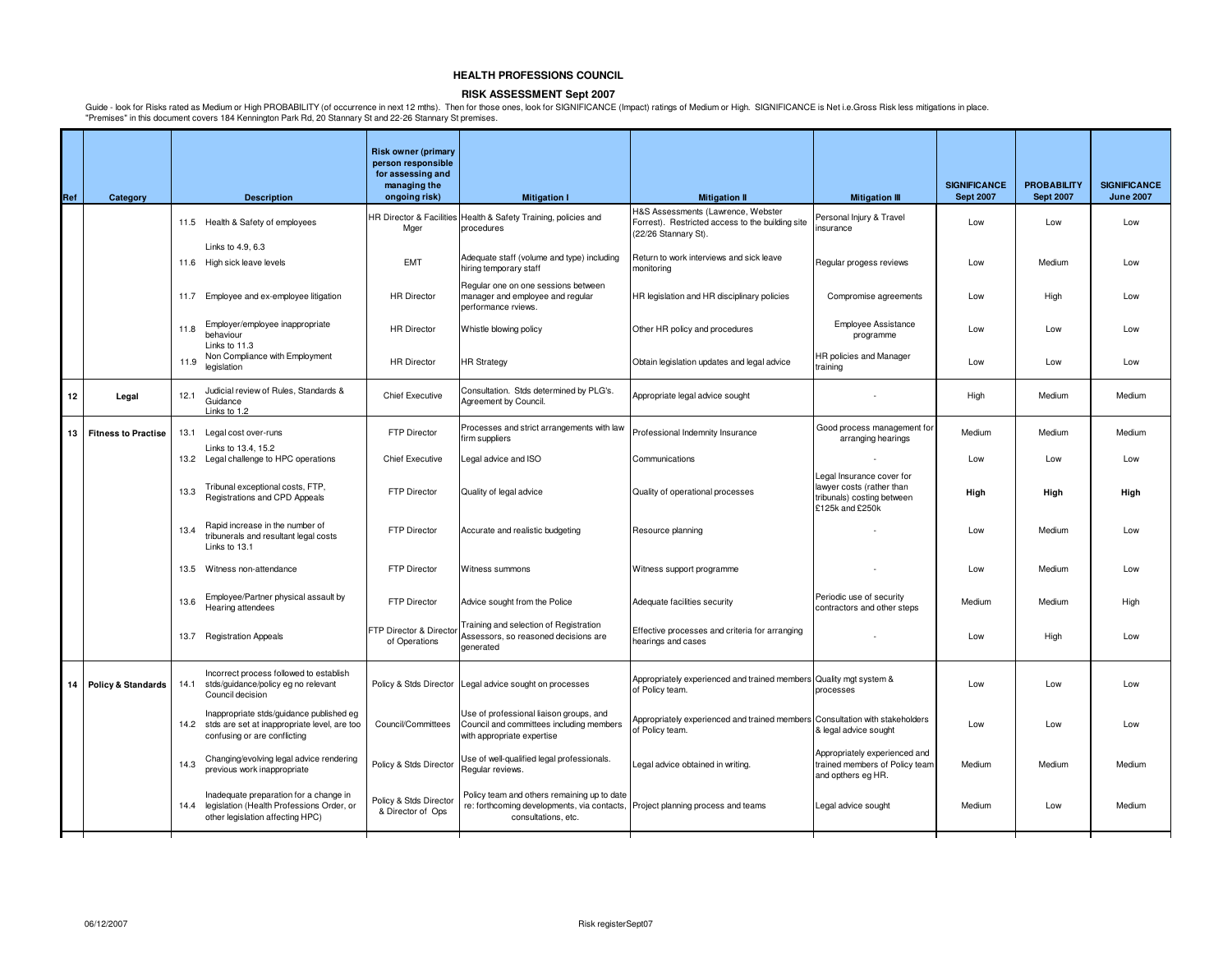### **RISK ASSESSMENT Sept 2007**

|     |          |       |                                                                                                | <b>Risk owner (primary</b><br>person responsible<br>for assessing and<br>managing the |                                                                                                             |                                                                                                                                                                                                                                                     |                                                                                                                                                       | <b>SIGNIFICANCE</b> | <b>PROBABILITY</b> | <b>SIGNIFICANCE</b> |
|-----|----------|-------|------------------------------------------------------------------------------------------------|---------------------------------------------------------------------------------------|-------------------------------------------------------------------------------------------------------------|-----------------------------------------------------------------------------------------------------------------------------------------------------------------------------------------------------------------------------------------------------|-------------------------------------------------------------------------------------------------------------------------------------------------------|---------------------|--------------------|---------------------|
| Ref | Category |       | <b>Description</b>                                                                             | ongoing risk)                                                                         | <b>Mitigation I</b>                                                                                         | <b>Mitigation II</b>                                                                                                                                                                                                                                | <b>Mitigation III</b>                                                                                                                                 | <b>Sept 2007</b>    | <b>Sept 2007</b>   | <b>June 2007</b>    |
| 15  | Finance  |       | 15.1 Insufficient Cash to meet commitments                                                     | <b>Finance Director</b>                                                               | Maintain an appropriate level of cash<br>reserves using weekly Cashflow planning                            | Annual and Five Year Plan forecasting of<br>income (volumes & fees) and costs to ensure<br>adherence to Reserves Policy. Fee rises as<br>required.                                                                                                  | Monthly forecasts/reviews                                                                                                                             | Low                 | Low                | Low                 |
|     |          |       | Links to 15.5, 15.6, 15.18, 16.1, 6.2, 16.3                                                    |                                                                                       |                                                                                                             |                                                                                                                                                                                                                                                     |                                                                                                                                                       |                     |                    |                     |
|     |          |       | 15.2 Unexpected rise in operating expenses<br>Link to 13.1                                     | <b>EMT</b>                                                                            | Finance & Resources Committee review of<br>the Monthly variances to date                                    | Budgetary control clarity around permanent and<br>timing differences.                                                                                                                                                                               | Regular Budget-holder reviews                                                                                                                         | Medium              | Low                | Medium              |
|     |          |       | 15.3 Large Capital Project Cost Over-runs<br>Links to 8.1-8.4                                  | <b>EMT</b>                                                                            | Finance & Resources Committee review of<br>the monthly variances to date                                    | Effective project specification, management and<br>project progress reporting (financial and non<br>financial)                                                                                                                                      | Detailed cost estimations eg<br>Quantity Surveyor estimates for<br>the 22/26 SS project                                                               | Medium              | Low                | Medium              |
|     |          |       | 15.4 Loss in value of investment portfolio                                                     | <b>Finance Director</b>                                                               | Adherence to Investments and Reserves<br>policies. Long run view.                                           | Monthly monitoring and periodic fund<br>performance benchmarking.                                                                                                                                                                                   | Professional fund management<br>incorporating diversification and<br>relatively low risk holdings                                                     | Low                 | Low                | Low                 |
|     |          |       | 15.5 Inability to pay creditors<br>Links to 15.1                                               | <b>Finance Director</b>                                                               | Adequate payment procedures                                                                                 | Adequate cash-flow forecasting                                                                                                                                                                                                                      | Monthly Aged Creditors review                                                                                                                         | Low                 | Low                | Low                 |
|     |          |       | 15.6 Inability to collect from debtors                                                         | Finance Director                                                                      | Collection via Direct Debit for >80% of fees<br>income                                                      | Registrant Debtors policy compliance.                                                                                                                                                                                                               | Request new DD details from<br>Registrants when informed by<br>the bank that the Registrant's<br>DD was rejected. Periodic<br>rviews of Misc Debtors. | Low                 | Low                | Low                 |
|     |          |       | Links to 15.1<br>15.7 Registrant Credit Card record fraud/theft                                | Director                                                                              | Finance Director and IT Daily credit card payment reconciliations -<br>Streamline to LISA and Bank records. | Project in progress to retrieve sensitive paper<br>records in archive, rationalise records kept and<br>retain sensitive current year records with<br>security tagging and in compliance with cr card<br>record storage stds in more secure storage. | Replacement of Streamline<br>system with Worldpay (online cr<br>card auth and payments<br>received)                                                   | Medium              | Low                | Medium              |
|     |          |       | Links to 5.3<br>15.8 Total receipt of correct fee income                                       | <b>Finance Director</b>                                                               | LISA controls in place (charging & receipts)                                                                | Revenue reconciliations LISA to SAGE                                                                                                                                                                                                                |                                                                                                                                                       | Low                 | Low                | Low                 |
|     |          | 15.9  | Mismatch between Council goals &<br>approved financial budgets<br>Links to 1.1                 | <b>Chief Executive</b>                                                                | Adequate quantification of the budgetary<br>implications of proposed new initiatives                        | Close and regular communication between the<br>Executive, Council and its Committees.                                                                                                                                                               | Spending prioritisation criteria                                                                                                                      | Low                 | Low                | Low                 |
|     |          |       | 15.10 Unauthorised payments to organisations<br>Links to 5.3                                   | <b>Finance Director</b>                                                               | Purchase Order compliance                                                                                   | Signatory list reviews                                                                                                                                                                                                                              | Approved and one-off supplier<br>processes                                                                                                            | Low                 | Low                | Low                 |
|     |          |       | 15.11 Unauthorised payments to personnel<br>Links to 5.3                                       | <b>Finance Director</b>                                                               | Expense claim processes                                                                                     | Signatory list reviews                                                                                                                                                                                                                              | Professional Indemnity & fraud<br>insurance                                                                                                           | Low                 | Low                | Low                 |
|     |          |       | 15.12 Unauthorised removal of assets (custody<br>issue)                                        | Director of IT &<br><b>Facilities Mger</b>                                            | IT asset labelling & asset logging (issuance<br>to employees)                                               | Fixed Asset register itemising assets. Job exit<br>procedures (to recover HPC laptops etc)                                                                                                                                                          | Computer insurance                                                                                                                                    | Low                 | Low                | Low                 |
|     |          |       | 15.13 Mis-signing of cheques (forgery)                                                         | <b>Finance Director</b>                                                               | Regular reviews of cheque signatories<br>against invoices paid by cheque.                                   | Monthly bank reconciliations                                                                                                                                                                                                                        | Minimial use of manual chgs.<br>Two signatories on cheques.                                                                                           | Low                 | Low                | Low                 |
|     |          |       | Links to 5.3<br>15.14 Tax law non compliance                                                   | Finance Director                                                                      | Professional tax advice sought eg Tax<br>Return preparation.                                                | HMRC website periodic reviews. Employee<br>training (CPD hours)                                                                                                                                                                                     | Tax provisions made                                                                                                                                   | Low                 | Low                | Low                 |
|     |          |       | Non compliance with Privy<br>15.15 Council/Treasury Guidelines/UK<br>GAAP/IFRS<br>Links to 1.2 | <b>Finance Director</b>                                                               | Periodic reviews of website updates.<br>Technical updates from CA firms. HM<br>Treasury rulings sought.     | Employee training (CPD hours)                                                                                                                                                                                                                       | Reference materials held in<br>Finance Dept including FReM.                                                                                           | Low                 | Low                | Low                 |
|     |          | 15.16 | Qualified opinion received by the Auditors<br>on the Annual Financial Statements               | Finance Director                                                                      | Internal control compliance                                                                                 | Treasury/HMRC/UK GAAP/IFRS compliance                                                                                                                                                                                                               |                                                                                                                                                       | Low                 | Low                | Low                 |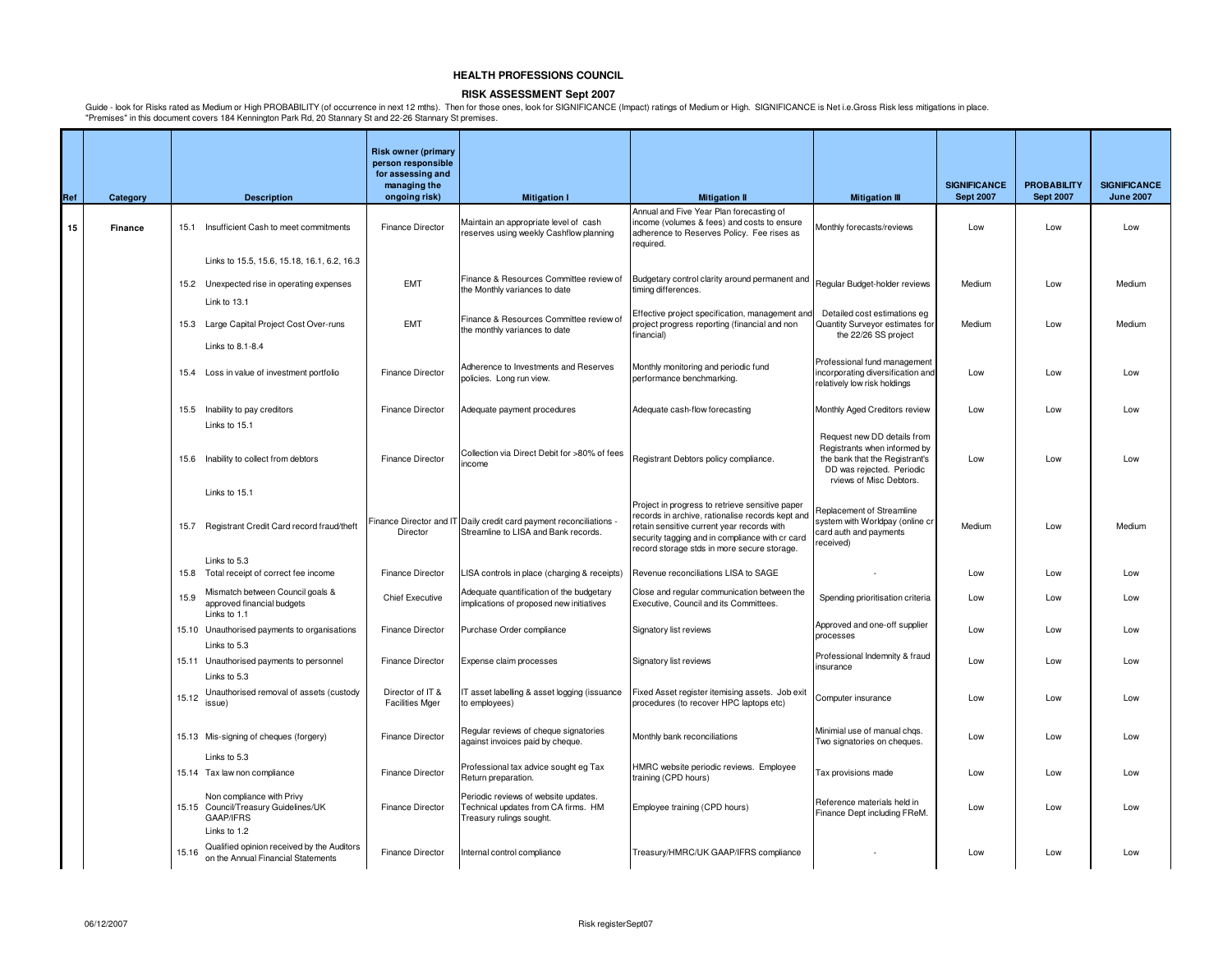### **RISK ASSESSMENT Sept 2007**

Guide - look for Risks rated as Medium or High PROBABILITY (of occurrence in next 12 mths). Then for those ones, look for SIGNIFICANCE (Impact) ratings of Medium or High. SIGNIFICANCE is Net i.e.Gross Risk less mitigations "Premises" in this document covers 184 Kennington Park Rd, 20 Stannary St and 22-26 Stannary St premises.

| Ref |    | Category |       | <b>Description</b>                                                                                                                                                                | <b>Risk owner (primary</b><br>person responsible<br>for assessing and<br>managing the<br>ongoing risk) | <b>Mitigation I</b>                                                                                                                   | <b>Mitigation II</b>                                                                                                                           | <b>Mitigation III</b> | <b>SIGNIFICANCE</b><br><b>Sept 2007</b> | <b>PROBABILITY</b><br><b>Sept 2007</b> | <b>SIGNIFICANCE</b><br><b>June 2007</b> |
|-----|----|----------|-------|-----------------------------------------------------------------------------------------------------------------------------------------------------------------------------------|--------------------------------------------------------------------------------------------------------|---------------------------------------------------------------------------------------------------------------------------------------|------------------------------------------------------------------------------------------------------------------------------------------------|-----------------------|-----------------------------------------|----------------------------------------|-----------------------------------------|
|     |    |          | 15.17 | Late submission of the Financial<br>Statements/Annual Report, beyond sector<br>standards                                                                                          | Comms Director                                                                                         | Finance Director and Upfront agreement on the Year End and<br>Annual Report reporting process dates                                   | Process management                                                                                                                             |                       | Low                                     | High                                   | Low                                     |
|     |    |          | 15.18 | Fund Manager or Money Market provider<br>insolvency<br>Links to 15.1                                                                                                              | <b>Finance Director</b>                                                                                | Periodic reviews of financial strength<br>(NatWest audited annual accounts)                                                           |                                                                                                                                                |                       | Low                                     | Low                                    | Low                                     |
|     | 16 | Pensions | 16.1  | Under-funded pension liabilities (CPSM<br>Retirement Benefits Scheme*)<br>Links to 15.1, 15.5                                                                                     | Finance Director                                                                                       | Benefits secured by insurance policies<br>issued by the Scottish Life Assurrance<br>(SLA)                                             | Periodic review of the actuarial valuation of<br>assets of the fund to cover pension liabilities.                                              |                       | Low                                     | Low                                    | Low                                     |
|     |    |          | 16.2  | Section 75 (Pensions Act 1995) liability<br>resulting if the number of active members<br>of the Capita Flexiplan scheme drops to<br>zero                                          | Finance Director                                                                                       | Two new members were enrolled in March<br>2007. Four further members to be enrolled<br>from May 07 onwards in the Fleixplan<br>scheme | Employee exit procedure modified so when any<br>of the six named inviduals resign, a replacement<br>member is enrolled in the Flexiplan scheme |                       | Medium                                  | Low                                    | Medium                                  |
|     |    |          | 16.3  | Links to 15.1, 15.5<br>Flexiplan funding liability resulting from new<br>Scheme Specific Funding Standard<br>(SSFS) and insufficient Pensions Capital<br>to meet fund obligations | Finance Director                                                                                       | Monitoring of Actuarial valuation reports on<br>the Pension scheme                                                                    | Use of specialist pensions legal and actuarial<br>expertise for advice                                                                         |                       | Medium                                  | Medium                                 | Medium                                  |

\* The Fund wind up is being managed by Capital Hartshead (formely FPS). Since 1995, eligible employees have belonged to a new scheme - Flexiplan 1.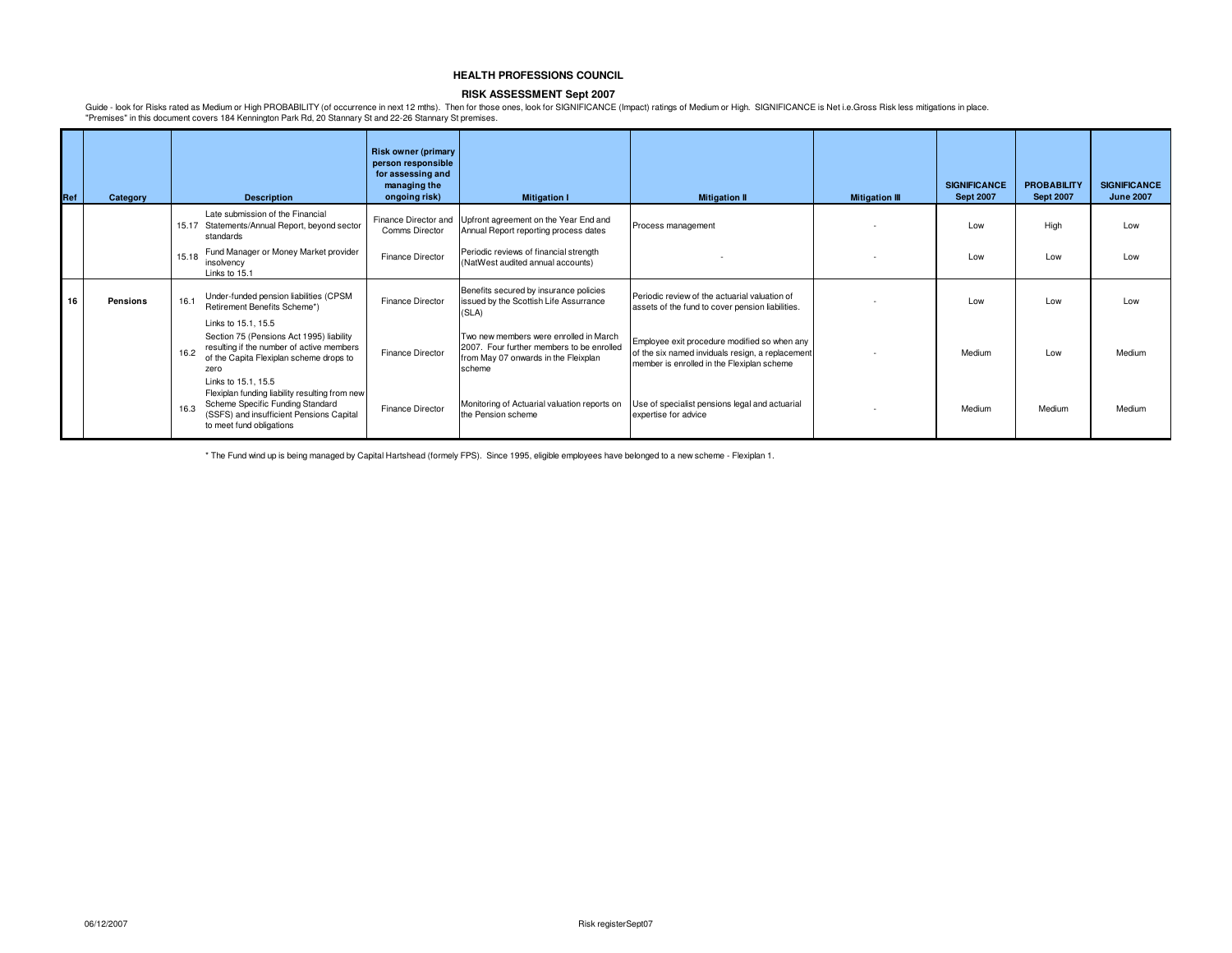| <b>PROBABILIT</b><br><b>June 2007</b> |
|---------------------------------------|
| Low                                   |
| Low                                   |
| Medium<br>Low                         |
|                                       |
| Low                                   |
| Low                                   |
| Low                                   |
| Low                                   |
| Low                                   |
| Low                                   |
| Low                                   |
| Low                                   |
| Low                                   |
| Low                                   |
| Low                                   |
| Low                                   |
| Low                                   |
| Low                                   |
| Low                                   |
| Low<br>Low                            |
|                                       |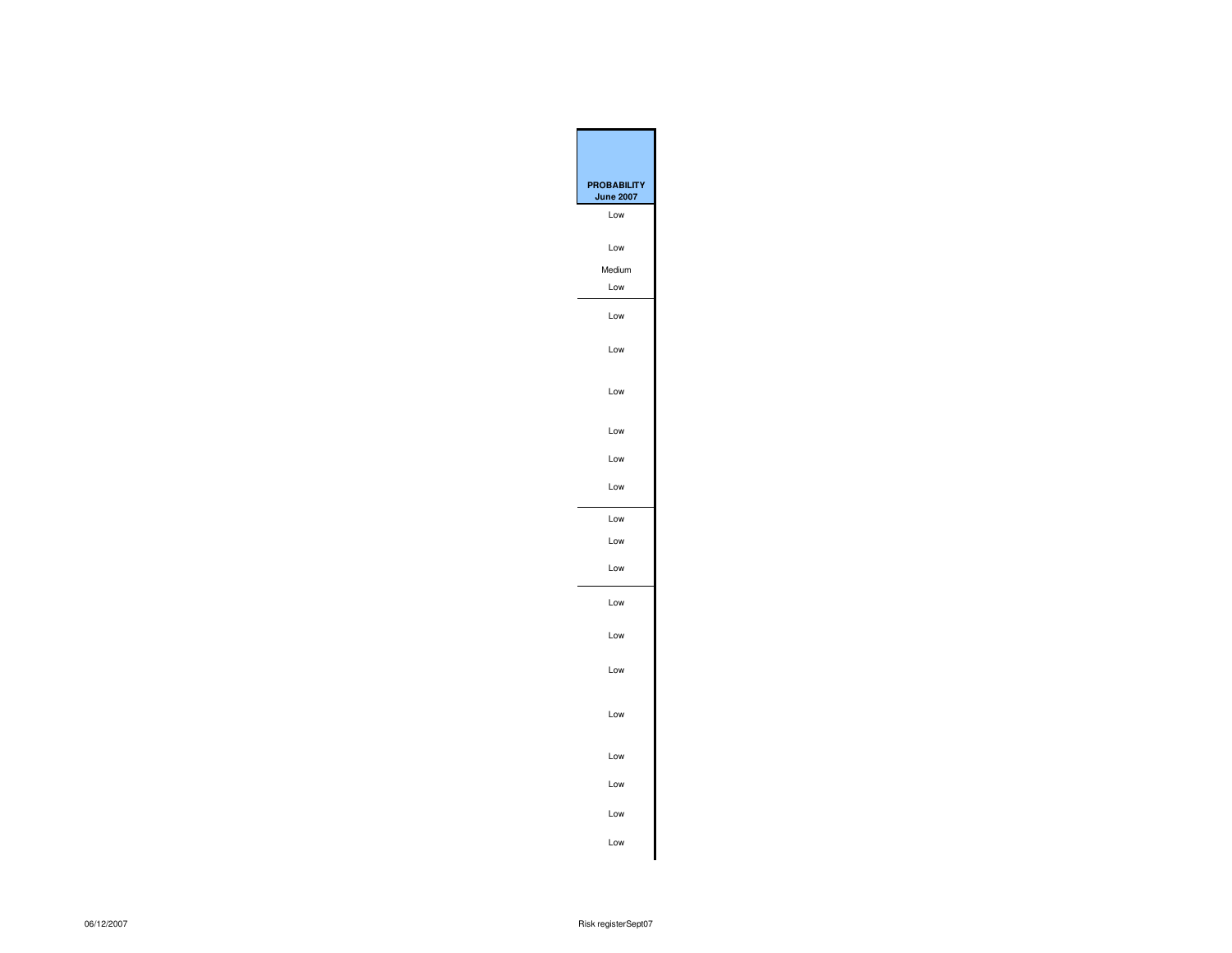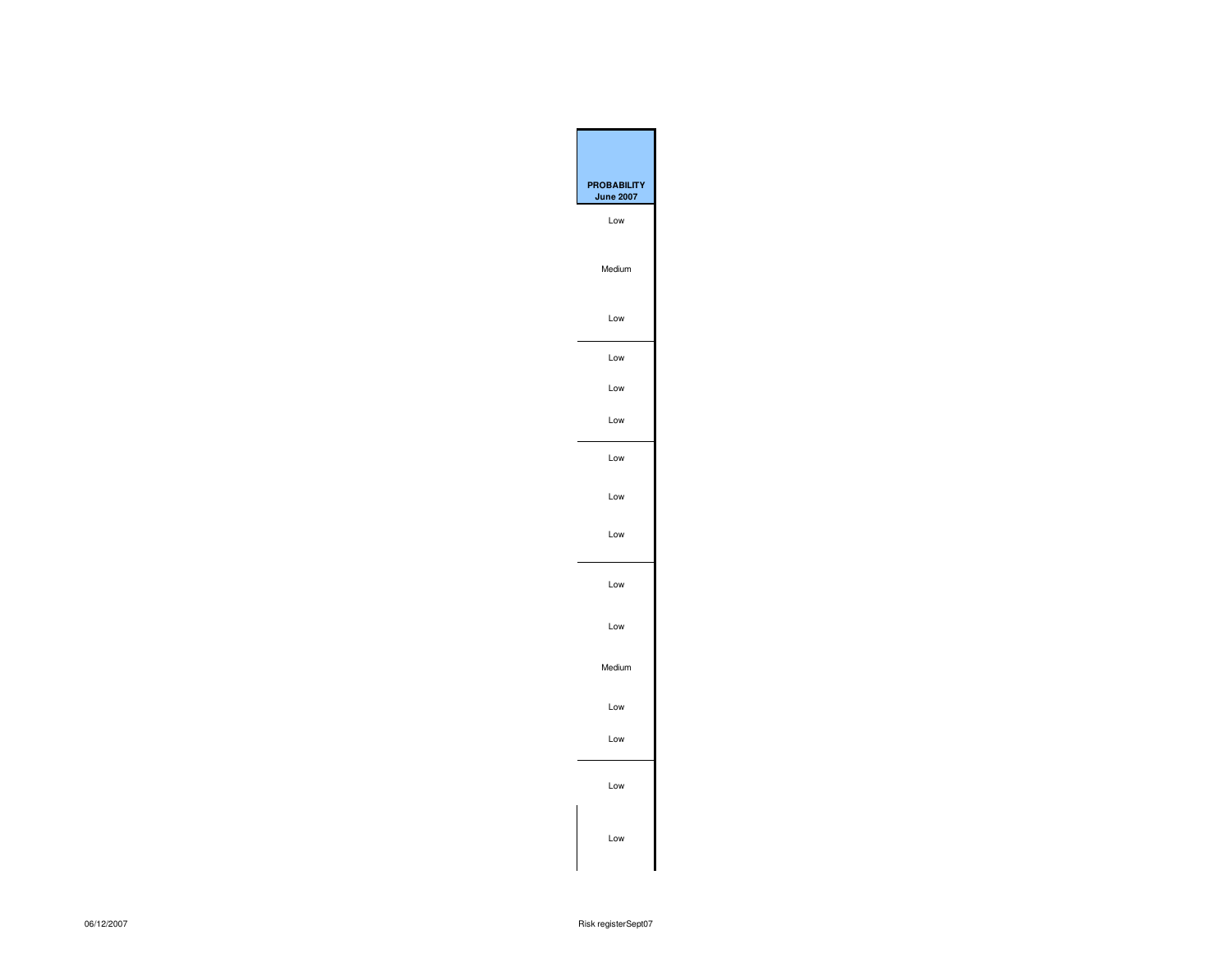| <b>PROBABILITY</b><br><b>June 2007</b> |
|----------------------------------------|
| Low                                    |
| Low                                    |
| Low                                    |
| Low                                    |
| Low                                    |
| Low                                    |
| Low                                    |
| Low                                    |
| Low                                    |
| Low                                    |
| Low                                    |
| Low                                    |
| Medium                                 |
| Medium                                 |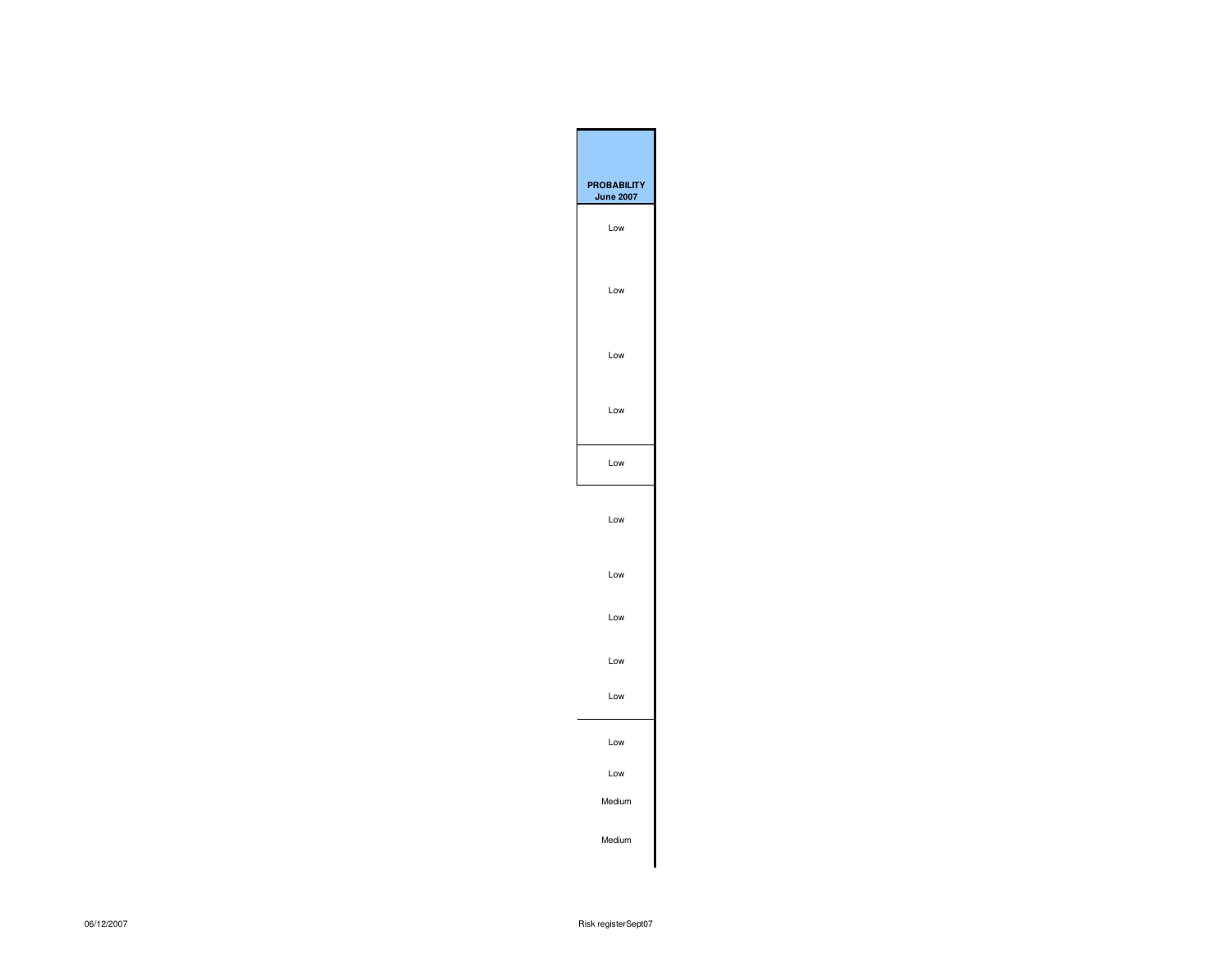| <b>PROBABILITY</b> |
|--------------------|
| <b>June 2007</b>   |
| Low                |
| Medium             |
| High               |
| Low                |
| Low                |
| Medium             |
| Medium             |
| Low                |
| High               |
| Medium             |
| Medium             |
| Medium             |
| High               |
| Low                |
| Low                |
| Medium             |
| Medium             |
|                    |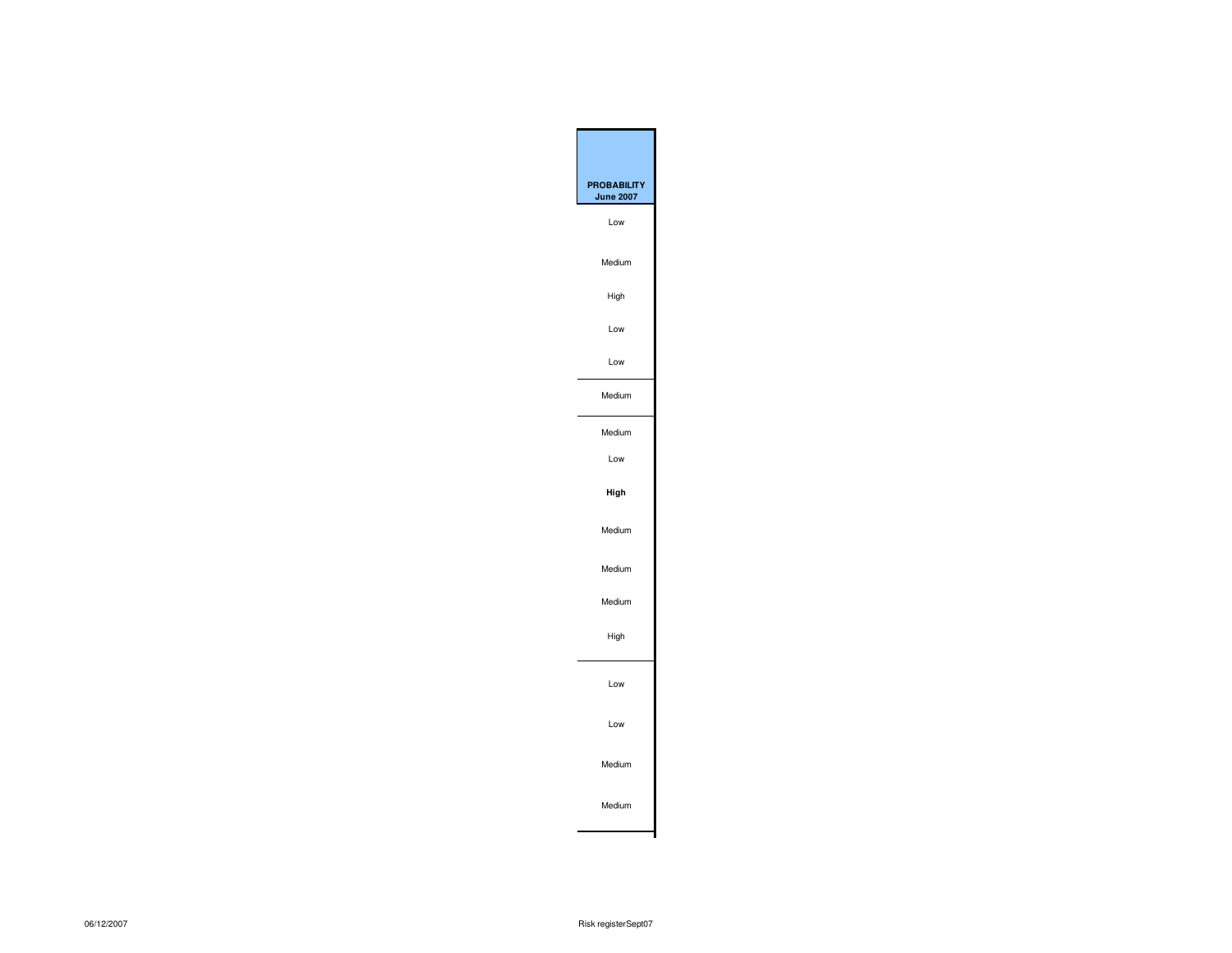